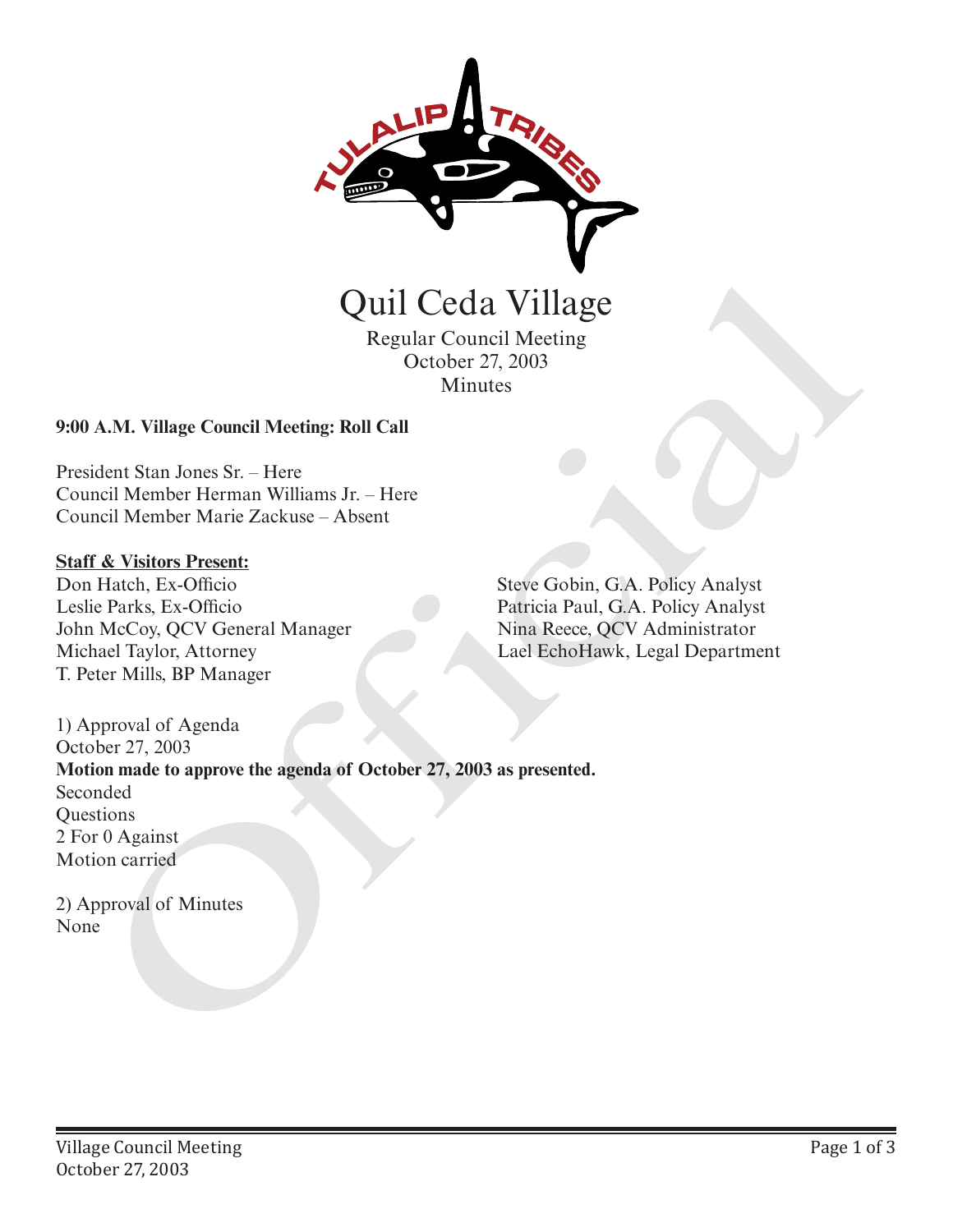## **Old Business:**

2) Maintenance Department

**Motion made by Herman Williams Jr. to rescind directive 2003-10-21, 05 for an F350 Utility truck due to incorrect specifications on the bid.**

**Seconded Ouestions** 2 For 0 Against Motion carried

3) Approval to purchase F350 Supercab Utility Truck for \$30,972.00.

**Motion made by Herman Williams Jr. to approve the purchase of F350 Supercab utility truck for \$30,972.00 with the low bid by Brien Ford.**

Seconded

Questions

Why do we need a Supercab? Maintenance has five staff members. They need to have the ability to transport more than two people at one time. Would we keep the other truck? Yes, the small S10 allows for staff to be at more than one location.

2 For 0 Against Motion carried

4) Adoption of New Provisions to the Quil Ceda Village Utility & Environmental Services Ordinance No. 13.01.1. Discussion: John McCoy

The Council and interested parties have been given time to review the additional provisions to Quil Ceda Village Utility & Environmental Services Ordinance No 13.01.1. The updated information is needed. The Village is growing and is adding new customers to the sewer and water departments. Staff is recommending that we adopt this with amendments (as needed). r<sup>1</sup> Arganst<br>
non carried<br>
pproval to purchase F350 Supercab Utility Truck for \$30,972.00.<br>
pproval to purchase F350 Supercab Utility Truck for \$30,972.00.<br>
Into the low bid by Brien Ford.<br>
into the low bid by Brien Ford.<br>

# **Motion made by Herman Williams Jr. to approve the adoption of the new provisions of the Quil Ceda Village Utility & Environmental Services Ordinance No. 13.01.1.**

Seconded Questions 2 For 0 Against Motion carried

#### **New Business:**

5) Wild Eyes Exotic Animals Discussion: John McCoy; Stan Jones Sr., Herman Williams Jr.; Don Hatch Jr.

The General Manager has been approached by the Wild Eyes Exotic Animal Company. They would like to lease property within Quil Ceda Village to house the animals and create a natural background for